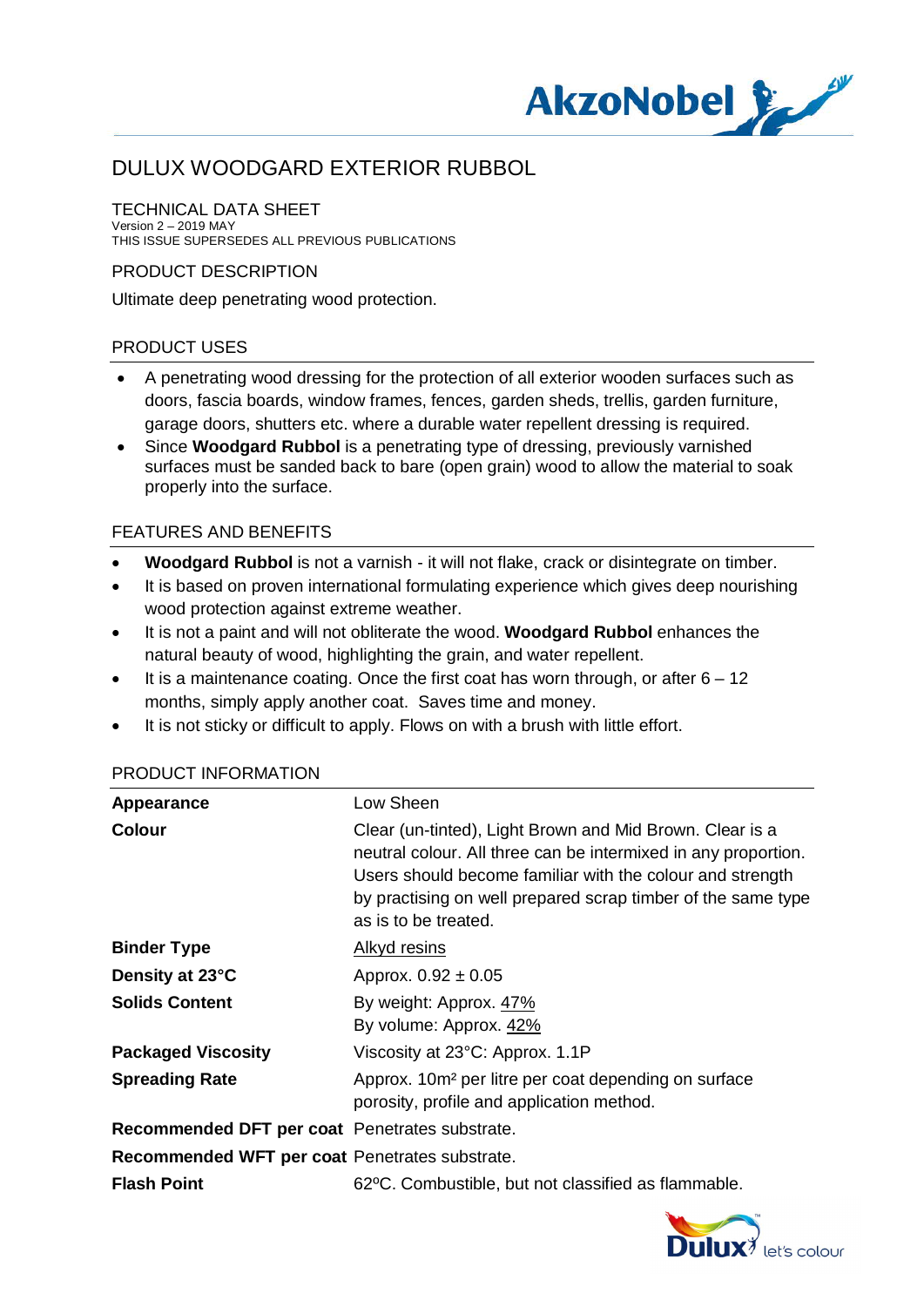

## APPLICATION INFORMATION

| Mixing                | Stir until homogeneous with a flat paddle.                                                                                                                                                                                                                                              |
|-----------------------|-----------------------------------------------------------------------------------------------------------------------------------------------------------------------------------------------------------------------------------------------------------------------------------------|
| Surface conditions    | Surface Temperature between 10 - 35°C. Relative Humidity<br>between 10 - 85 % OR 2°C above dew point minimum.                                                                                                                                                                           |
| Application methods   | <b>Brush and Conventional Spray</b>                                                                                                                                                                                                                                                     |
| Thinner               | Brush: Apply in an even thickness and finish in the direction<br>of the grain. Thin the first coat 50% with Mineral Turpentine<br>to aid penetration on raw wood. Thin second coat 10%<br>followed by the final coat un-thinned. Allow 48 hours (2)<br>days) drying time between coats. |
|                       | Conventional Spray: Thin up to 10% with Mineral<br>Turpentine.                                                                                                                                                                                                                          |
|                       | N.B. Thinning reduces volume solids; therefore more coats<br>will be needed to produce the same colour, build, gloss and<br>durability as for a brush application.                                                                                                                      |
| <b>Drying Time</b>    | Touch dry: 4 hours at 23°C.                                                                                                                                                                                                                                                             |
| <b>Recoating Time</b> | 48 hours at 23°C (significantly higher at the coast, and<br>during cold, wet or humid conditions).                                                                                                                                                                                      |
| Cleaning of equipment | After use, remove as much product as possible, and then<br>clean immediately with Dulux Brush Cleaner Degreaser or<br>Mineral Turpentine.                                                                                                                                               |
| <b>Substrates</b>     | Suitable for application to all exterior wooden doors, fascia<br>boards, window frames, fences, garden sheds, trellis,<br>garden furniture, garage doors, shutters and other wooden<br>surfaces.                                                                                        |
| Precautions:          | Do not apply during cold (below 10°C) or wet weather or on<br>to wet or damp wood. Drying times will be affected by<br>weather conditions.                                                                                                                                              |
|                       | Do not apply directly to bare metal surfaces – stop nail holes<br>with wood filler. Ensure all sides of the wood, including joints<br>and end-grain, are coated to prevent moisture from entering.                                                                                      |
|                       | Do not attempt to apply so thickly as to form a film $-$ this<br>may blister, blanch or peel off.                                                                                                                                                                                       |
|                       | It is important to adhere strictly to Application Methods, and<br>to allow adequate drying between coats.                                                                                                                                                                               |
|                       | N.B. Woodgard Rubbol is not recommended for floors or<br>decking.                                                                                                                                                                                                                       |
| <b>Coats Required</b> | For new work, apply three coats. Apply two coats for general<br>maintenance of a surface previously treated with Woodgard<br>Rubbol in good condition.                                                                                                                                  |

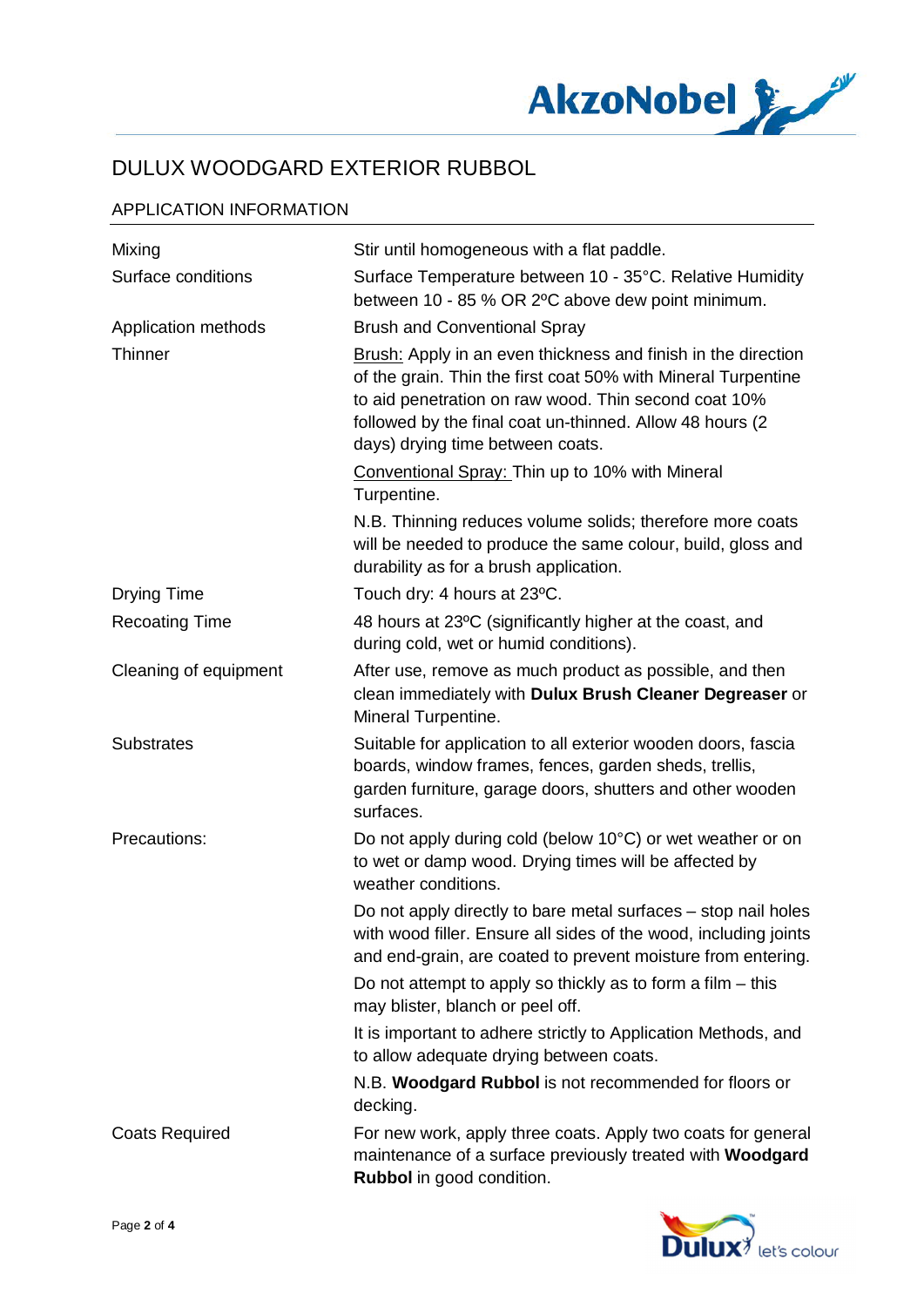

## SURFACE PREPARATION

Ensure that surfaces are sound and free from dust, oil, grease, dirt, and debris. Surfaces must be thoroughly dry - no more than 12% moisture content.

### NEW SURFACES

- Sand down wood including the end grain to a smooth even surface finish using 100 -150 grit sandpaper, sanding in the direction of wood grain. Note: If nail holes or wood crevices need to be filled with wood filler then fill and allow drying and sand to a smooth finish as part of the final sanding.
- Remove dust with a clean lint free cloth dampened with water. Ensure that surface is now smooth, free from dust, dirt, grease, oil and mortar splatter. Surfaces must be thoroughly dry, no more than 12% moisture content.

## PREVIOUSLY COATED WITH WOODGARD RUBBOL OR WOOD TREATMENT THAT CONTAIN OIL OR WAX

• If the wood treatments are still intact with no signs of discolouration or cracking; clean away dirt, grime and weathered treatment back to even surface appearance using a lint free cloth dampened with mineral turpentine. Multiple wipes may be required. Where the wood treatment has worn away with signs of discoloured or cracked wood, the wood treatment must be removed by deep sanding back to fresh wood. Treat as for new surfaces.

### PREVIOUSLY VARNISHED

· As WOODGARD RUBBOL requires unblocked wood cells (open grain) for penetration, all previous wood coatings will need to be removed to bare wood by mechanical (deep sanding) or chemical means. Chemical removal of the wood treatment need to be rinsed thoroughly with clean water to neutralise the surface and allow drying out. Treat as for new surfaces.

### MAINTENANCE

- · To prolong the life of the wood, one to two coats may be re-applied every 6 to 12 months.
- · Ensure surface is clean and thoroughly dry prior to re-application.